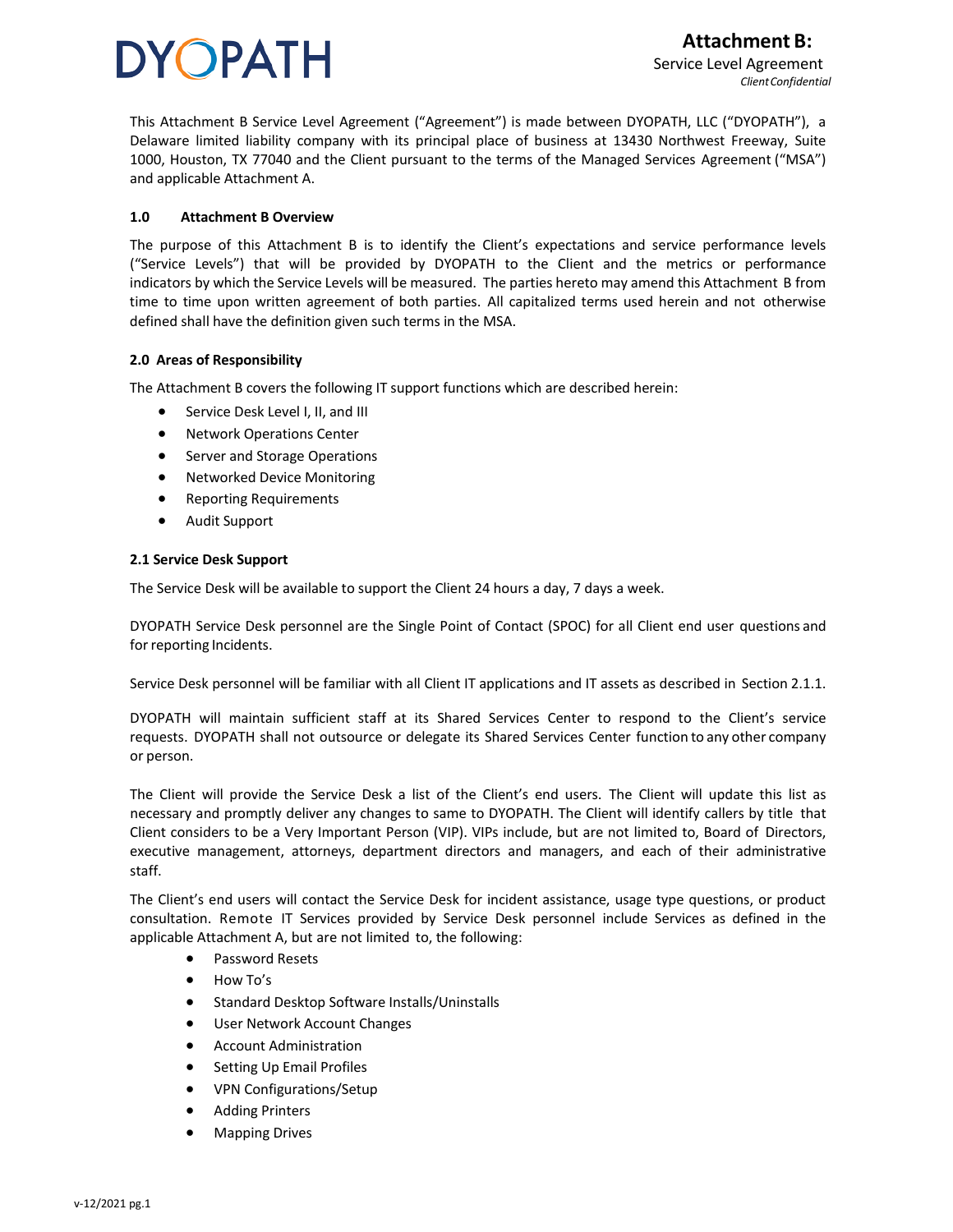### **Attachment B:** Service Level Agreement *ClientConfidential*

### **DYOPATH**

- MS Office Application Troubleshooting
- VPN Troubleshooting
- Coordination of IT Procurement Product Order Status Questions
- Product Information and Price Quotes
- Incident Diagnosis, Coordination, Escalation, And Resolution
- Dispatching Services
- Moves, Adds, And Changes
- Mobile Device Setup and Troubleshooting

Service Desk personnel are responsible for initial diagnoses of incidents, solving the incident if possible, and when appropriate, or if required, for escalating calls to the next level. Service Desk personnel should resolve a significant number of incidents on the initial call. The following are examples of "First Call Resolution" incidents:

- Password Resets
- How To's
- Software Installs/Uninstalls
- User Network Account Changes
- Setting Up Email Profiles
- VPN Configurations/Setup
- Adding Printers
- Mapping Drives
- MS Office Application Troubleshooting
- VPN Troubleshooting

Service Desk personnel will provide follow-up until a resolution is implemented and the Client's end user is satisfied that the incident is resolved. All incidents and resolutions will be maintained by DYOPATH in an online Incident Management Database that contains both active and closed incidents.

This historical data will be used by both the Client and DYOPATH for incident trend analysis and to determine compliance with Table 3 requirements.

### **2.1.1 Software and IT Assets**

Standard Software will be defined during and upon completion of the onboarding process and defined as the applications DYOPATH will service. Some or all of these applications could be included in the monthly patching cycle at the discretion of DYOPATH. These applications are categorized by the Client as Standard, Professional, and/or Client Specific workstation software.

DYOPATH can provide implementation services, tracking and documenting which devicesthe applications reside for the Professional and Client Specific software, but will be excluded from the monthly patching cycle. However, DYOPATH will apply patches or upgrades to the Professional and Client Specific software on a request basis from the Client at the standard rates defined in the applicable Attachment A pricing.

DYOPATH will provide Service Desk Level Isupport for all applications and Service Desk Level II and III support for applications will be allocated to the appropriate support group. Regardless of the support vendor involved, DYOPATH will adhere to the Service Desk Call Management process as defined in Section 2.1.2.

If the addition or removal of an application changes the server infrastructure in the hosted environment or onsite in the Client's locations, the pricing matrix set forth in the applicable Attachment A will be updated by agreement of DYOPATH and the Client to reflect the change in resources. Implementing and supporting a new application will be considered a new project and will be performed as new work with applicable Time and Material Rate ("T&M") as defined in the applicable Attachment A.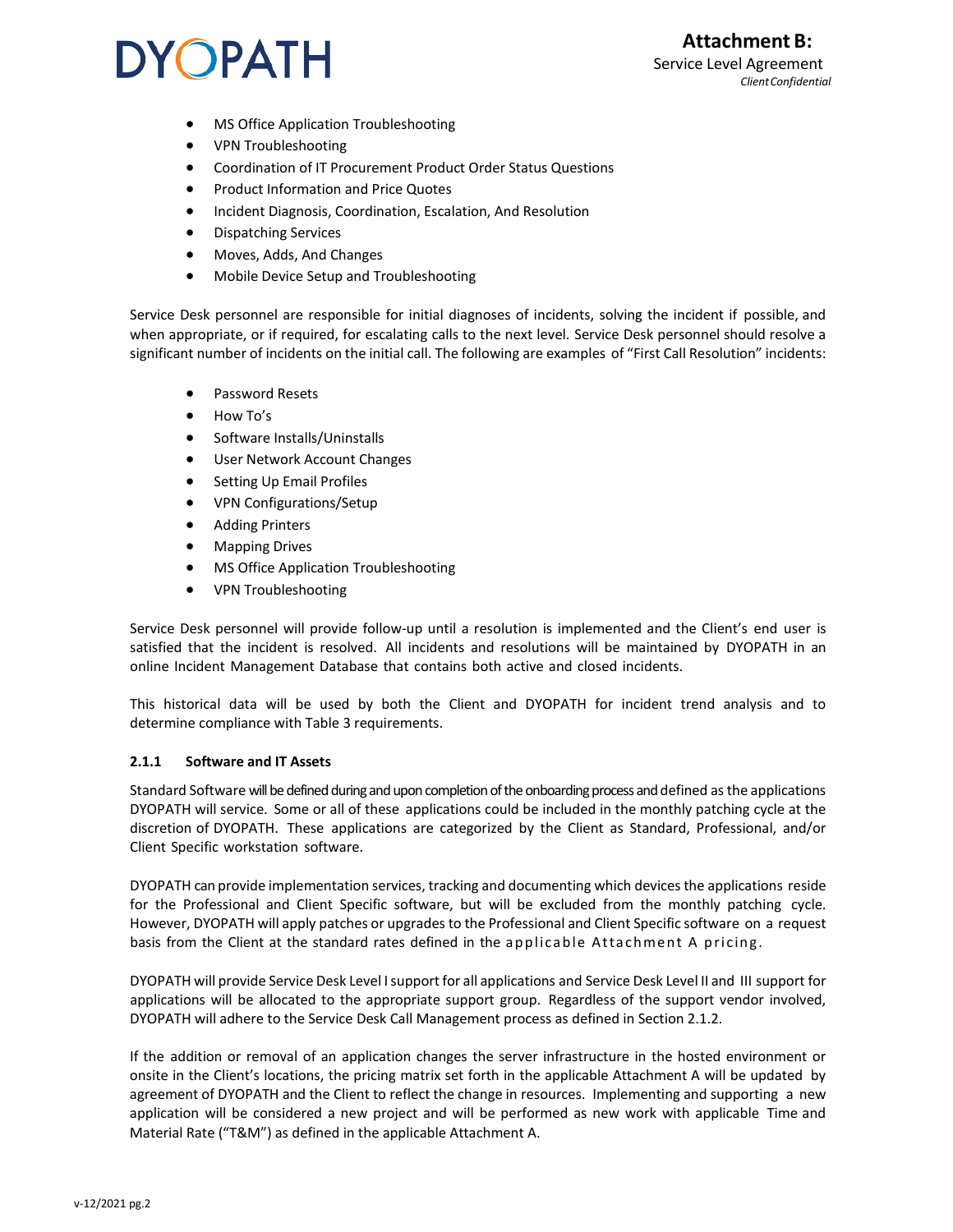### **IT Devices**

Table 1 includes, but is not limited to, the type of IT Assets that DYOPATH will support as part of this Agreement.

| <b>Table 1 Supported IT Assets</b> |  |  |
|------------------------------------|--|--|
| <b>IT Supported Assets</b>         |  |  |
| Desktop Computers                  |  |  |
| <b>Computer Monitors</b>           |  |  |
| <b>Computer Peripherals</b>        |  |  |
| Laptop Computers                   |  |  |
| <b>Workstation Computers</b>       |  |  |
| PDA's                              |  |  |
| Printers                           |  |  |
| Scanners                           |  |  |

DYOPATH will provide the Client with upgrade options for which the Client will accept or decline in writing. If the Client does not accept one of the proposed upgrades prior to the end-of-life period, then events stemming from out-of-life cycle third party hardware or software will be excluded from Service Level Metric calculations as long as the event is not as a direct result of negligent actions or omissions by DYOPATH. In addition, any work performed by DYOPATH to restore functionality forsuch hardware orsoftware will be billable to the Client at the current T&M rates.

### **2.1.2 Service Desk Call Management**

The Service Desk will assign priority to calls based on several factors:

- The severity of the incident
- The length of time the call has been open
- The nature and criticality of the failure impact

#### **Table 2 Incident Priority Code Definitions**

| <b>Priority</b><br>Code | <b>Description</b>                                                                                                                                                                                                                                                                                                                                       | <b>When</b><br><b>Addressed</b> |
|-------------------------|----------------------------------------------------------------------------------------------------------------------------------------------------------------------------------------------------------------------------------------------------------------------------------------------------------------------------------------------------------|---------------------------------|
|                         | A priority code 1 is the highest priority assigned to an incident or service request and is<br>reserved for very critical issues. These are issues that meet any of the following criteria:<br>Financial impact.<br>٠<br>Entire business unit or site-wide impact.<br>٠<br>Regulatory impact.<br>Impact to delivery of service to Client's Clients.<br>٠ | 24 x 7 x 365                    |

| A priority code 2 is assigned as an incident or service request, if any of the following criteria<br>are met: | 24 x 7 x 365 |
|---------------------------------------------------------------------------------------------------------------|--------------|
| There is a critical deadline and no workaround exists.                                                        |              |
| A single end user is unable to perform critical work impacting Clients.                                       |              |
| There is a degradation in work processes affecting productivity for multiple Client<br>end users.             |              |
| Example: Outlook is disconnected or showing offline, but mail is available via Outlook Web                    |              |
| Access.                                                                                                       |              |
|                                                                                                               |              |
|                                                                                                               |              |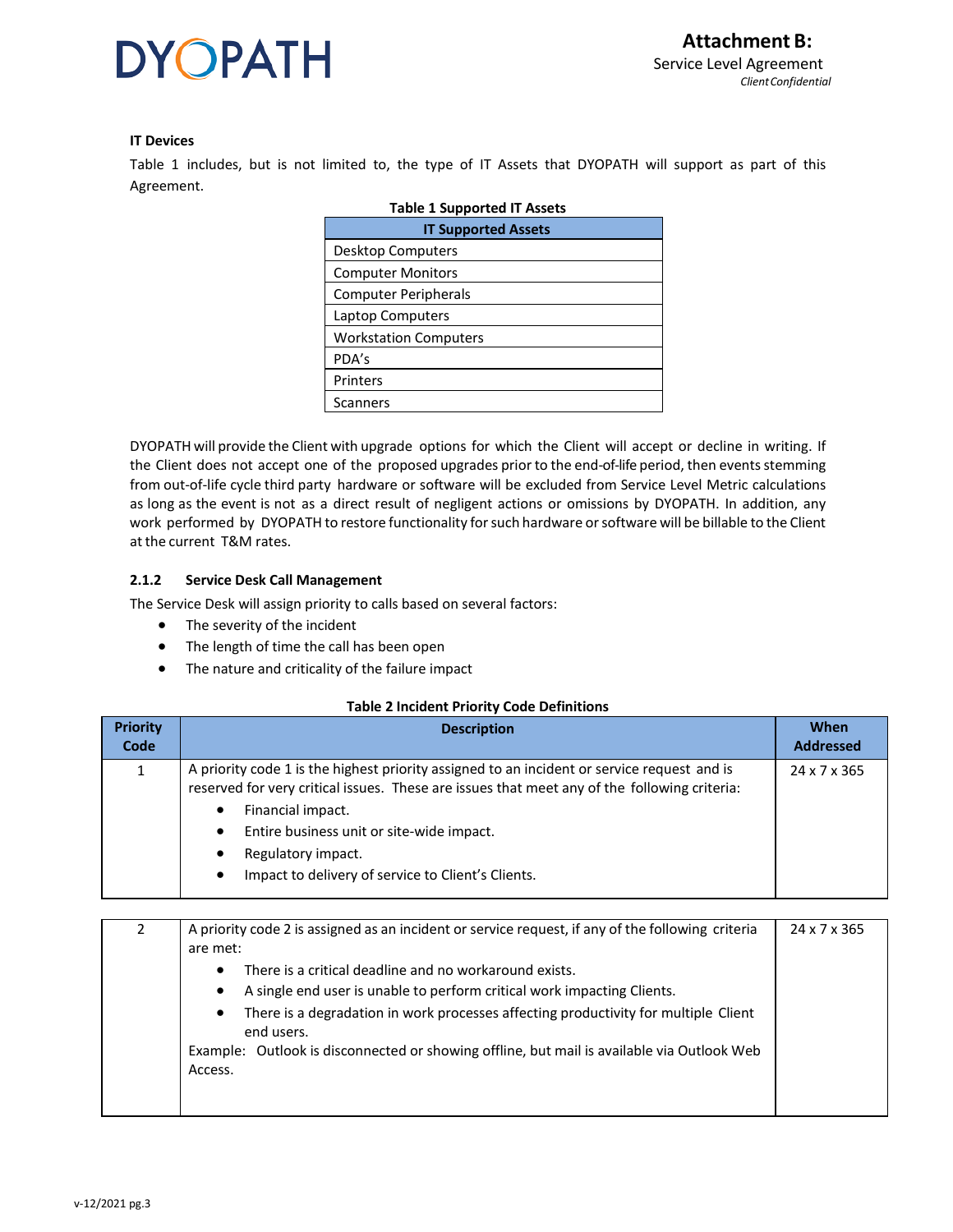### **Attachment B:**



Service Level Agreement *ClientConfidential*

| 3  | Priority Code 3 Service Requests generally affect a single Client End User and do not<br>impede critical work processes. These Service Requests can be pre-planned. | 24x7x365 |
|----|---------------------------------------------------------------------------------------------------------------------------------------------------------------------|----------|
|    | Priority Code 3 Service Requests are assigned as an incident if:                                                                                                    |          |
|    | Client End User is hindered and a workaround exists.<br>$\bullet$                                                                                                   |          |
|    | Non-critical business function is impacted and no workaround exists.                                                                                                |          |
|    | Security access is requested.                                                                                                                                       |          |
|    | Requests for standard hardware and software to be installed.                                                                                                        |          |
| 4  | Priority Code 4 Service Requests are assigned as information requests, such as:                                                                                     | 24x7x365 |
|    | "How-To" questions.<br>$\bullet$                                                                                                                                    |          |
|    | General Information Requests.<br>$\bullet$                                                                                                                          |          |
|    | In general, "how-to" questions will be answered on the initial call and the ticket will be<br>closed and considered a "First Call Resolution".                      |          |
| 5. | Priority Code 5 is assigned to all Client IT Asset procurement orders.                                                                                              | 24x7x365 |
| 6  | Priority Code 6 is assigned to all projects that are outside the scope of the existing services                                                                     | 24x7x365 |

For a request to be classified as Priority Code 1, it must fit within the description prescribed by Table 2 or meet one of the following criteria:

- 1) An application identified in the onboarding process by Client as critical to Client business is unavailable and is impeding the continuance of critical work. The level of criticality of an application may be dependent on a specific time in the business cycle and regional or departmental usage. Any Client end user can report a Priority Code 1 service request of this type. The application information is available to the Service Desk and may be controlled by third parties who support the applications.
- 2) Functionality within the IT infrastructure may be impaired or unavailable and is impeding the continuance of critical work by multiple Client end users. No temporary workaround is available for the Client end users. Any Client end user can report a Priority Code 1 incident of this type. The Service Desk staff is trained to ascertain whether or not an incident is affecting multiple Client end users and makes the final categorization of a service request of this type. In some cases, an incident affecting a single Client end user can be classified as Priority Code 1. The impact of the incident must be affecting immediate deadlines for critical work.
- 3) This list is not all inclusive and the Service Desk, after appropriate analysis of the incident, can assign a Priority Code 1 to any service request.

Table 3showsthe Shared Services Priority Codes and Service Levels assupported fromthe Shared Service Center. DYOPATH will report on all calls and e-requests. DYOPATH, within commercially reasonable standards, will strive to achieve the service level metrics as defined in Table 3. However, the metrics in Table 3 are statistically insignificant for accounts with less than one hundred (100) end user calls or tickets in any given reporting period. DYOPATH intends to resolve at least 60% of all calls, regardless of the assigned priority level, during the initial call to the Service Desk. This is referred to as "First Call Resolution".

The parties agree that the Service Levels of third-party providers (other than third persons or entities retained by DYOPATH to perform services under this Attachment B) engaged to resolve any incident will be required to meet or exceed these Service Levels.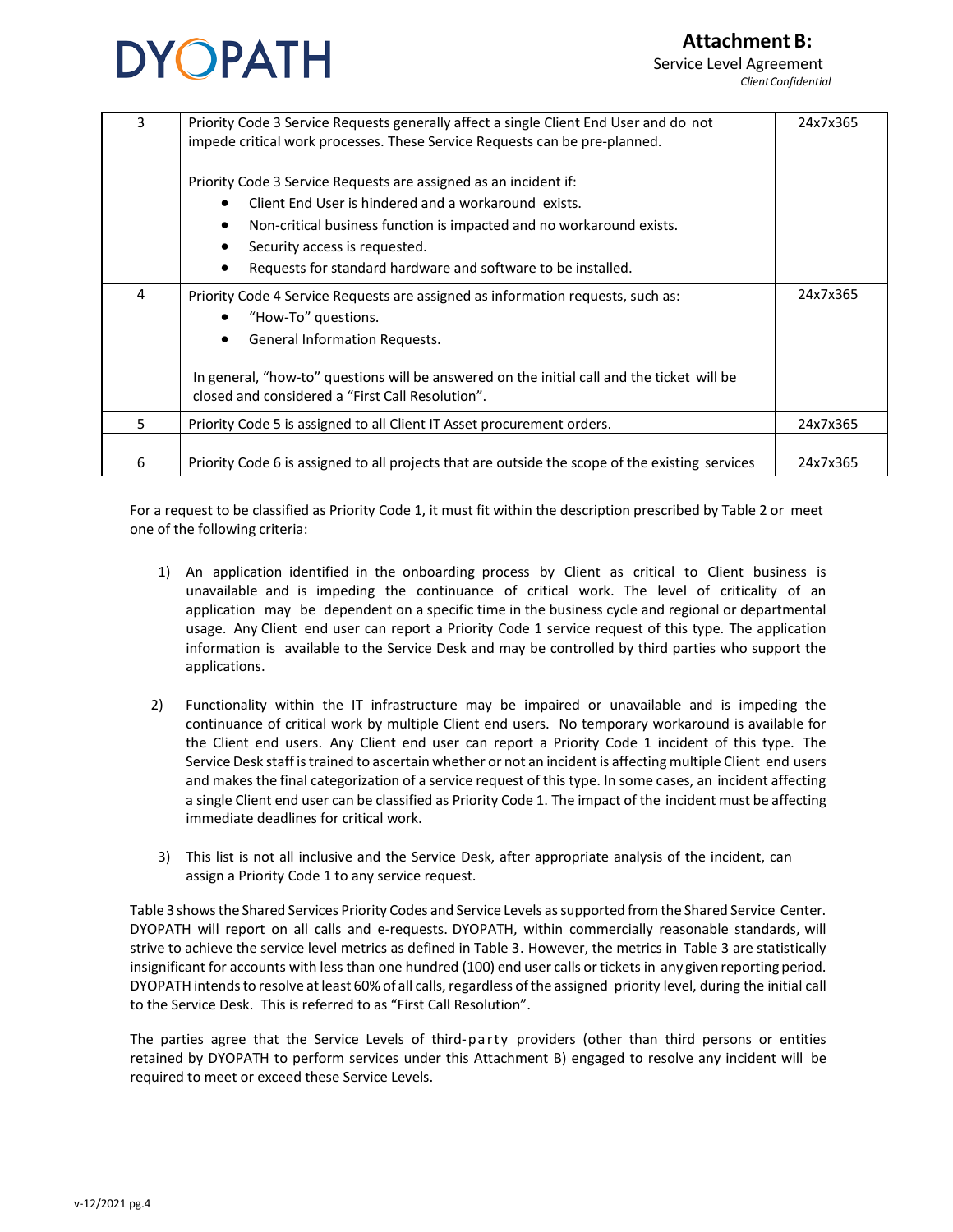

**Attachment B:**

Service Level Agreement *ClientConfidential*

|                    | <b>Table 3 Service Levels</b>       |                                            |                                 |                                      |                                                                                      |                                |                                                                                                           |
|--------------------|-------------------------------------|--------------------------------------------|---------------------------------|--------------------------------------|--------------------------------------------------------------------------------------|--------------------------------|-----------------------------------------------------------------------------------------------------------|
|                    | <b>Respond / Resolution Metrics</b> |                                            |                                 |                                      |                                                                                      |                                |                                                                                                           |
| <b>Metric</b><br># | <b>Priority</b><br>Code*            | <b>Respond</b><br>and/or<br><b>Resolve</b> | <b>Contact</b><br><b>Method</b> | <b>Service Level</b><br>Metric**     | <b>Escalation</b>                                                                    | <b>Hours when</b><br>addressed | <b>Report(s)</b>                                                                                          |
| $\mathbf{1}$       | $1 - 4$                             | <b>First Call</b><br>Resolution            | Call                            | 60%<br>Resolved                      | If ticket cannot be<br>resolved, route to<br>appropriate group<br>$\leq 1$ hour; 95% | 24x7x365                       | Monthly First Call<br><b>Resolution Rate</b><br>(Monthly PM<br>Report by 15th of<br>month)                |
| $\overline{2}$     | $1 - 5$                             | Abandon<br>Rate                            | Call                            | 6% of calls                          | N/A                                                                                  | 24x7x365                       | <b>Monthly Calls</b><br>Presented/<br>Abandoned<br>(Monthly PM<br>Report by 15 <sup>th</sup> of<br>month) |
| 3                  | 1                                   | Respond                                    | Call                            | Immediate***                         | Immediate and<br>every hour until                                                    | 24x7x365                       | Monthly<br>Response Rate<br>(Monthly PM<br>Report by 15 <sup>th</sup> of<br>month)                        |
| 4                  |                                     | Resolution                                 |                                 | $95\% \le 4$<br><b>Hours</b>         | resolved                                                                             |                                | Monthly<br><b>Resolution Rate</b><br>(Monthly PM<br>Report by 15th of<br>month)                           |
| 3                  | $\overline{2}$                      | Respond                                    | Call                            | Immediate***                         | Immediate and<br>every two hours                                                     | 24x7x365                       | Monthly<br>Response Rate<br>(Monthly PM<br>Report by 15th of<br>month)                                    |
| 4                  |                                     | Resolution                                 |                                 | $95\% \le 8$<br>Hours                | until resolved                                                                       |                                | Monthly<br><b>Resolution Rate</b><br>(Monthly PM<br>Report by 15 <sup>th</sup> of<br>month)               |
| 3                  | 3                                   | Respond                                    | e-Request****                   | $95\% \le 4$<br>Hours                | At the end of 1st<br>business day                                                    | 24x7x365                       | Monthly<br>Response Rate<br>(Monthly PM<br>Report by 15th of<br>month)                                    |
| 4                  |                                     | Resolution                                 |                                 | $95\% \le 2$<br><b>Business Days</b> |                                                                                      |                                | Monthly<br><b>Resolution Rate</b><br>(Monthly PM<br>Report by 15 <sup>th</sup> of<br>month)               |
| 3                  | 4                                   | Respond                                    | e-Request****                   | $95\% \leq 4$<br>Hours               | At the end of 3rd<br>business day                                                    | 24x7x365                       | Monthly<br>Response Rate<br>(Monthly PM<br>Report by 15 <sup>th</sup> of<br>month)                        |
| 4                  |                                     | Resolution                                 |                                 | $95\% \le 5$                         |                                                                                      |                                | Monthly<br><b>Resolution Rate</b>                                                                         |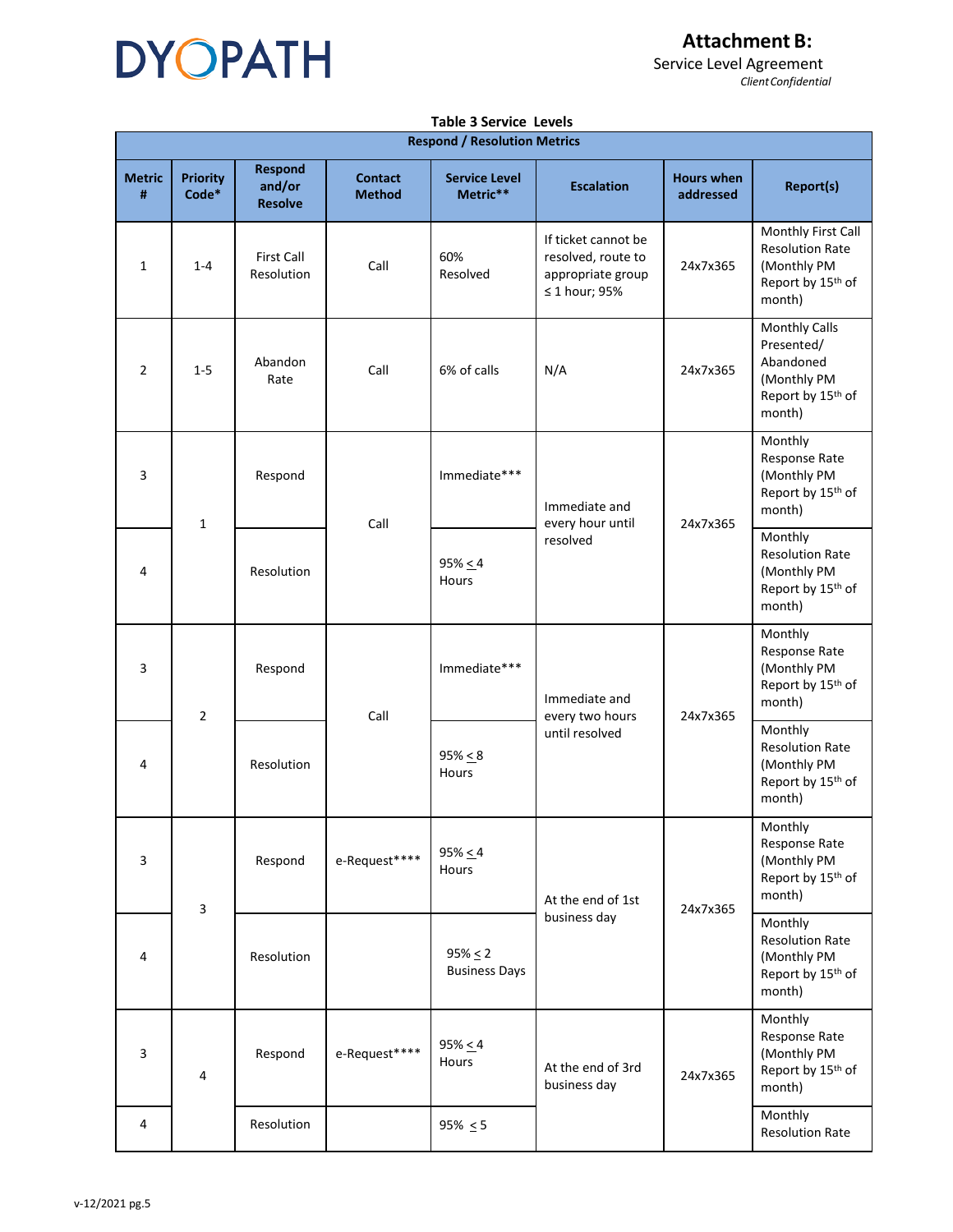**Attachment B:**

Service Level Agreement *ClientConfidential*

|                |                                       |                                                                                                                                                                                                                                                                                                         |               | <b>Business Days</b>             |                                   |          | (Monthly PM<br>Report by 15 <sup>th</sup> of<br>month)                                      |
|----------------|---------------------------------------|---------------------------------------------------------------------------------------------------------------------------------------------------------------------------------------------------------------------------------------------------------------------------------------------------------|---------------|----------------------------------|-----------------------------------|----------|---------------------------------------------------------------------------------------------|
| 3              | 5                                     | Respond                                                                                                                                                                                                                                                                                                 | e-Request**** | 95% < 4<br>Hours                 | At the end of 8th<br>business day | 24x7x365 | Monthly<br>Response Rate<br>(Monthly PM<br>Report by 15 <sup>th</sup> of<br>month)          |
| $\overline{4}$ |                                       | Resolution                                                                                                                                                                                                                                                                                              |               | 95% < 10<br><b>Business Days</b> |                                   |          | Monthly<br><b>Resolution Rate</b><br>(Monthly PM<br>Report by 15 <sup>th</sup> of<br>month) |
|                | 6                                     | All projects will be delivered as defined in the Attachment A.                                                                                                                                                                                                                                          |               |                                  |                                   |          |                                                                                             |
| 5              | Client<br>Satisfac<br>tion<br>Surveys | 4 or higher on a 5-point scale when averaging all survey respondents. Customer must<br>respond to 20% of the surveys sent or over 50 surveys in a calendar month for the SLA<br>to apply. This metric will go into effect starting on the 120th calendar day from the first<br>day of contract startup. |               |                                  |                                   |          |                                                                                             |

*\*Exclusions may apply; these tickets could be removed from the SLA calculation*

*\*\*Response time = P1 and P2 must be submitted via a phone call; If submitted via e-Request, response time will be 95% < 4 Hours \*\*\*e-Request = Electronic submission (email or self-service)*

From time to time, the Client and DYOPATH may agree upon missed Service Level(s) being excluded under this Section 2.1.2 from the monthly measurements; provided that missed Service Levels due to Force Majeure, as defined in the MSA, will automatically be deemed excluded from any monthly measurements if DYOPATH exercises commercially reasonable efforts to minimize the associated delay, downtime, or other affected Service Levels. Exclusions will be provided on a monthly ticketing report upon request.

Tickets that support each criterion are outlined in Table 3 and are available to the Client upon request.

In addition, there are a few categories in the ticketing system that will be used that have been identified and negotiated as First Call Resolution exclusions. These are typically break/fix and application installs that must be scheduled at a later time. Some examples of these are:

- Add/Install Specific Software SQL, SharePoint.
- Add/Install Standard Software MS Office.
- Add/Install Phone (refers to Office phone).
- Break/Fix Phone.

### **Client Survey**

A Service Desk Satisfaction Survey will be electronically distributed as a link associated with the closure notification email. Results of the survey will be distributed to the Client by the 15th day of the following month, upon request. Key areas to be covered by the survey are:

- Knowledge DYOPATH's expertise level and ability to redirect Incident/Service Requests to appropriate personnel.
- Professionalism DYOPATH's willingness to assist; friendly and courteous.
- Timeliness DYOPATH's ability to resolve the Incident/Service Request in a timely manner.
- Reliability DYOPATH's ability to consistently handle the Incident/Service Requests and resolve the Incidents.
- Communications DYOPATH's ability to communicate effectively and provide all needed information to the Client with status/resolution of the Incident/Service Request.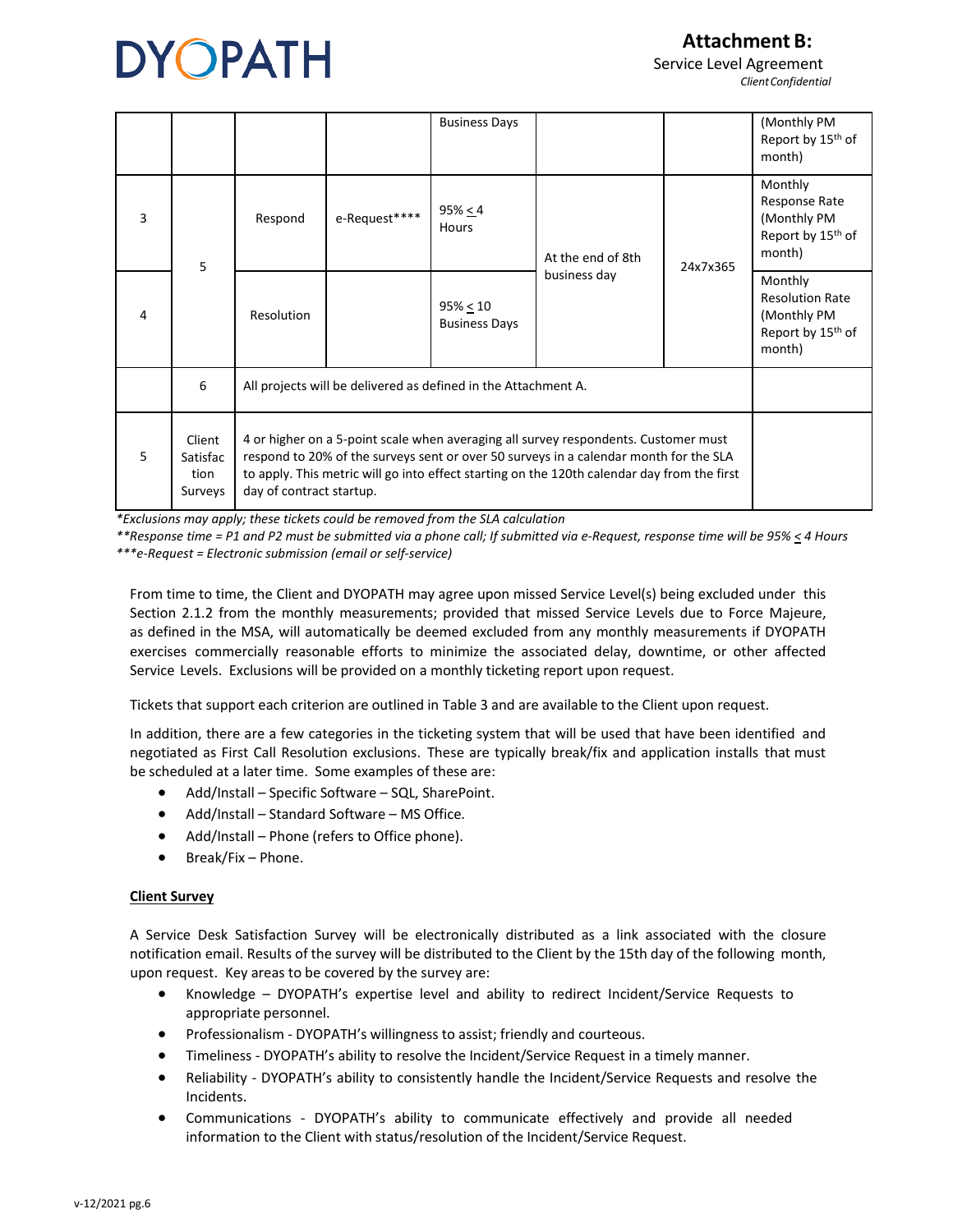By sending the surveys out electronically, responses will be identified by the Client end user's e-mail ID, which will allow the Service Desk to follow-up on the client End User's comments. Each survey question will ask the respondent to select a response rating from 1 to 5, with 5 being the highest rating.

### **2.1.3 Multiple Vendor Coordination**

The coordination of multiple vendors will occur via the Service Desk. The Client will provide the Service Desk a list of all approved IT licensors and third-party vendors. The Client will update the list of IT licensors and thirdparty vendors, as necessary. For certain Services, the Client will provide a Letter of Authorization for DYOPATH to represent the Client on its behalf.

### **2.1.3.1 Dispatching of Vendors**

If a Vendor, as pre-approved by Client, is procured by DYOPATH to deliver services to Client and Client cancels or turns-away the Vendor within twenty-four (24) hours of delivery of said Services, a fee of four (4) hours times the Time and Material Rate will be charged to Client, plus the costs incurred to have Vendor onsite, if applicable.

### **2.2 Service Desk Level II and III Support**

Service Desk Level II support includes DYOPATH personnel who have the expertise needed to resolve complex service requests that are beyond the scope of Service Desk Level I personnel. Service Desk Level II also applies to DYOPATH personnel, Client personnel, or third-party vendors who are dispatched to the Client's facility to work on local desktop issues. Service Desk Level III support includes DYOPATH personnel on or offsite, Client personnel, as well as third party vendors, who have the expertise needed to resolve complex service requests that, are beyond the scope of Service Desk Level II personnel. For items dispatched to Client personnel for resolution, DYOPATH will not be responsible for the resolution time, however DYOPATH will report on the resolution as appropriate.

Level II and III functions to be provided by DYOPATH include, but are not limited to, the following items:

- Remote IT incident resolution for all desktop, laptop, and mobile device.
- Onsite IT incident resolution for all desktop, laptop, and Mobile Devices at standard Time and Material rates.
- Adds, moves, and changes of desktops and laptops for the Client's corporate staff, new, existing, and departing.
- Follow all escalation procedures as defined in Section 2.1.2.
- Coordinate incidents that must be escalated to a vendor.

### **2.2.1 Overtime for Technicians**

As approved and requested by the Client, Technicians who record more than eight (8) hours per day Monday through Friday ("After Hours") and/or work weekends will be billed at one and a half (1 ½ ) times the Time and Material Rate, and holidays at two ( 2) times the Time and Material Rate as specified in the applicable Attachment A.

### **2.2.2 Service Locations**

The Services provided by DYOPATH to the Client will be at Client designated office location(s) agreed to by DYOPATH and Client. For Clients working from a remote location, not defined as a service location during the onboarding process, DYOPATH will not be responsible for any physical connectivity inside or outside of the dwelling and access to the systems provided by DYOPATH must be through a secured VPN connection approved by DYOPATH.

### **2.3 Network Operations Center**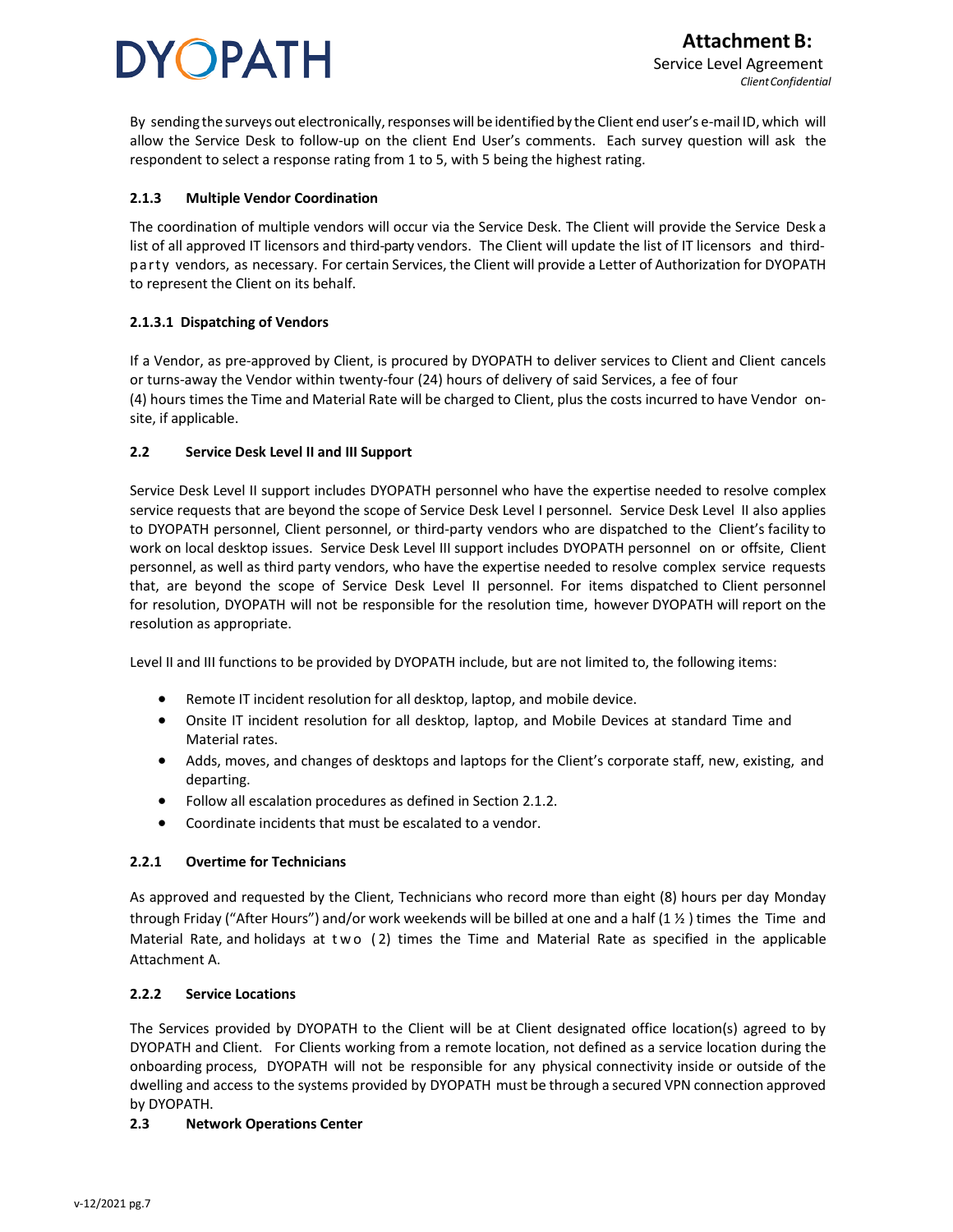Network operations support consists of basic monitoring of server and network alerts that are generated by the Network Operations Center (NOC) monitoring systems for the hosted Managed Services environment. DYOPATH will monitor server and network availability for all servers and network equipment supported; including, without limitation, the IT assets described in Section 2.1.1 (all such servers and networks ("devices") based on mutually agreed upon inventory or lists to support the Services as defined in the applicable Attachment A. The Service Levels shall only apply to "Availability Percentage" as described in Section 2.4.4.

### **2.3.1 Levels of Support**

DYOPATH will provide and manage support in response to network-related calls initiated through the Service Desk and/or conditions detected by the DYOPATH NOC.

#### **Responsibilities for this function include but are not limited to:**

| <b>Network Management</b>                                                     |  |  |
|-------------------------------------------------------------------------------|--|--|
| Assist with basic circuit and network device troubleshooting.                 |  |  |
| Assist with network change control, for all supported network device types.   |  |  |
| Assist with network device configuration and administration support, defined. |  |  |
| Assist with network Incident diagnosis and resolution support.                |  |  |
| Review monitoring output and act upon any identified Incidents or alerts.     |  |  |
| Coordination with network equipment manufactures and circuit providers.       |  |  |
| Manage configuration data for all network device when supported.              |  |  |
|                                                                               |  |  |
| <b>Network Monitoring</b>                                                     |  |  |
|                                                                               |  |  |

| Device Configuration Backup and Change Tracking.        |
|---------------------------------------------------------|
| Device Down or Unresponsive.                            |
| High CPU or Memory Utilization.                         |
| Critical Interface Staying Down.                        |
| Critical Interface High Utilization.                    |
| Critical Interface High Error Count.                    |
| Critical Events including fans, temp, and power supply. |
| Critical Hardware Events.                               |
| Access Point Offline.                                   |
| Device Down - Controller.                               |
| Network Memory Critical.                                |
| Critical Network Device Interface Staying Down.         |
| Device Interface Down.                                  |
| Network CPU Critical.                                   |
| Critical Interface - High Utilization.                  |
| Meraki Device IP Conflict.                              |

DYOPATH will monitor the Managed Services environment 7 days per week, 24 hours per day, and respond to alarms as identified in Table 4.

| <b>Service Level Category</b>         | <b>Service Level Metric</b>                                                                                                                                                                                                                                                                                                                                 |  |
|---------------------------------------|-------------------------------------------------------------------------------------------------------------------------------------------------------------------------------------------------------------------------------------------------------------------------------------------------------------------------------------------------------------|--|
| Network Alert Response<br>(Metric 12) | DYOPATH shall review all Critical Alerts immediately.<br>Service Desk Tickets are generated on critical alerts.<br>DYOPATH shall notify the Client, based on the client's<br>escalation matrix after DYOPATH has determined that<br>Client's Equipment/Services (including without limitation<br>the IT assets described in Section 2.1.1) are unavailable. |  |

#### **Table 4 Network Alert Response**

NOTE: Critical Alerts are alerts, from the automated monitoring system, that are an indication of service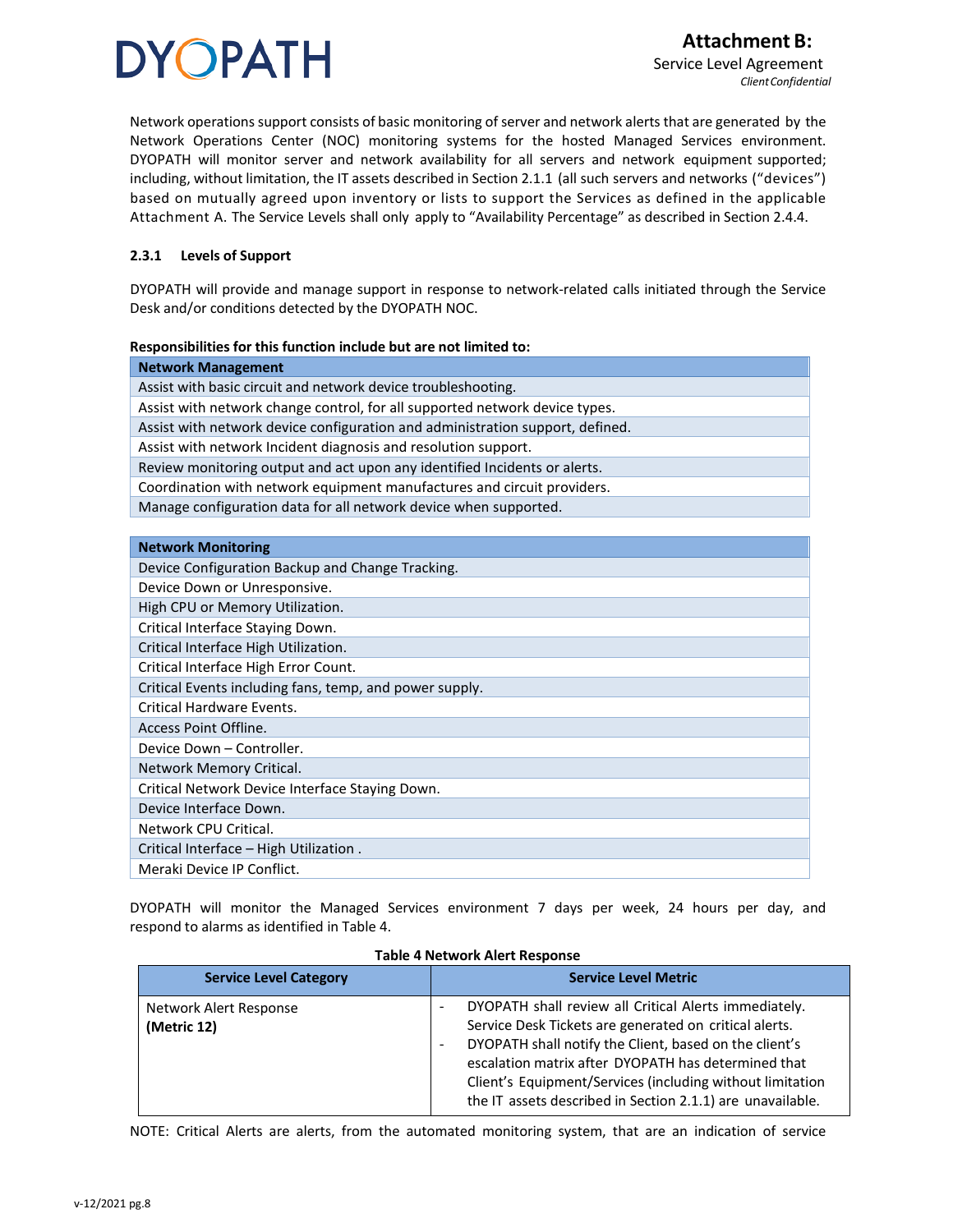

interruptions or potential service interruption.

NOTE: DYOPATH monitoring tools use polling technology to verify the health of the devices monitored. Each device is polled and if the poll fails, an alert will be generated to notify the Service Desk of the failure.

### **2.3.2 Client Escalation Contacts**

Client is to provide DYOPATH escalation contact persons and will be maintained in the Client's knowledge base.

### **2.4 Server and Storage Operations**

The primary server operations management responsibility is to ensure that Client End Users are provided access to required data and applications in a timely and efficient manner. Responsibilities for thisfunction include, but are not limited, to:

- Server configuration and administration support.
- Server hardware and operating system as well as storage subsystem monitoring, Incident diagnosis, and resolution.
- Follow current Client change control policies and procedures.
- DNS Hosting if requested.
- Standard data storage of contracted client sites: Disk to Disk backups for retention of fourteen (14) days; other options available upon request and priced separately.
- Implementation of new systems or major systems upgrades that are outside of the scope of the Services underthe MSAshall be performed upon prior written Customer approval on an Approved Time and Materials basis or scheduled as a special standalone project and priced accordingly.

#### **2.4.1 Administration**

Server administration involves planning, allocating, and adjusting resources and workloads, diagnosing, and resolving Incidents, monitoring, security, and reporting. Server administration includes, but is not limited to, the following activities:

- Ensuring that server availability and performance Service Levels are met.
- Reporting server availability, utilization, and performance statistics, using standard server-based tools available on operating systems.
- Performing change management tasks for server platforms.
- Reviewing support statistics and managing resources to achieve target Service Levels.
- Reporting on plans, changes, accomplishments, incidents, support, and services as requested.

### **2.4.2 Security**

DYOPATH security administrators will follow the Client reasonable security policies and procedures to manage the Client end user security profiles and access permissions according to authorized management requests. Security administration tasks encompass enforcement of the Client security policies including but not limited to the following functions:

- Monitor vulnerability databases to ensure that server and network operations teams are aware of upgrades and patches relevant to the Client's environment and notify the Client when patches need to be applied.
	- o Patch deployment will be conducted upon the Client's approval as an optional fee-based service or using approved Time and Material rates.
- Administer e-mail security including email retention policy.
- Ensure virus protection is active and up to date on hosted servers.
- If applicable, review existing Intrusion Detection System, Security Logs, and Proxy usage logs –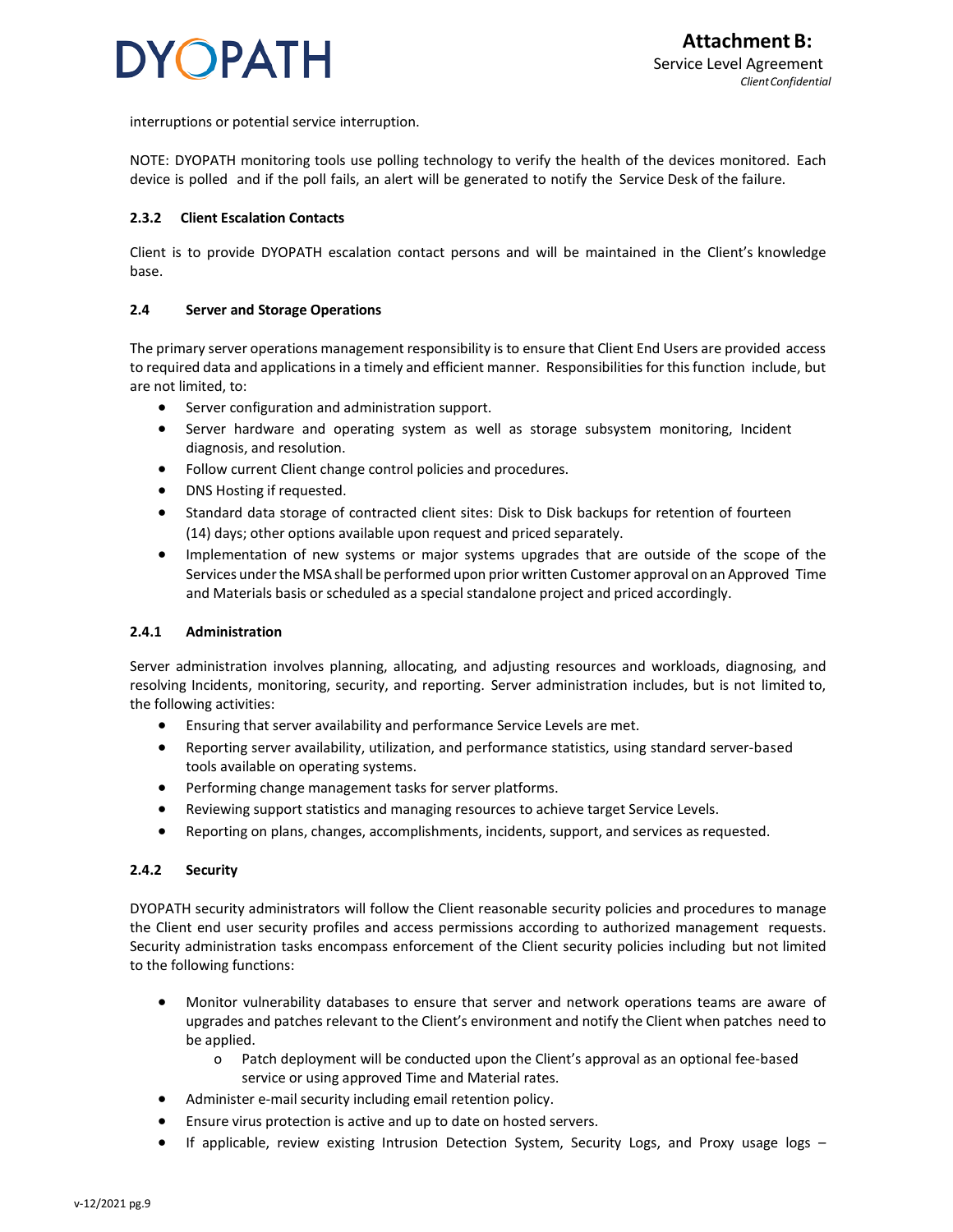generate appropriate reports and or investigations as triggered by security monitoring systems and as directed by the Client.

### **2.4.3 Capacity Management**

DYOPATH will monitor at a minimum the following items:

- Storage utilization.
- CPU utilization (Physical and Virtual Servers).
- Memory utilization (Physical and Virtual Servers).
- Internet utilization.

DYOPATH will notify the Client when capacity thresholds are exceeded. DYOPATH will not be held accountable for missed Service Levels due to the Client's delay in authorizing additional capacity once notified by DYOPATH of potential outages. Capacity management Service Levels are defined in Table 5.

| <b>Service Level Category</b>             | <b>Service Level Metric</b>                                   | <b>Comments</b>                                                                                                      |  |  |
|-------------------------------------------|---------------------------------------------------------------|----------------------------------------------------------------------------------------------------------------------|--|--|
| <b>Capacity Thresholds</b><br>(Metric 13) | If requested, notify Client of all<br>agreed upon thresholds. | Thresholds to be determined jointly by<br>Client and DYOPATH. As a proactive<br>measure, auto alerts will be set for |  |  |
|                                           |                                                               | utilization thresholds to notify<br>DYOPATH and Client when thresholds<br>are exceeded                               |  |  |

### **Table 5 Capacity Management Service Levels**

### **2.4.3.1 Backup and Restore**

The following tasks shall be performed by DYOPATH using the central backup/recovery solution and in accordance with backup recovery policies, procedures, and retention schedules on all servers supported:

- Perform daily incremental and weekly full backups of all requested servers and data files.
- Optionally and priced separately, perform intraday database and critical file backup/snapshots to provide for database corruption protection.
- Perform individual file recovery on request basis (will be at the Approved Time and Materials Rate).
- Optionally and at an additional cost, provide offsite storage of backup files either mirrored to the Disaster Recovery site or put on tape and given to an approved offsite storage vendor.
- Upon customer request, perform a quarterly restore of one or two backup files to temporary space to validate the backup process – customer will enter a service request in the ticketing system to initiate.
- Provide Client monthly reports on backup activity.
- Expenses associated with the retrieval of tapes stored off-site will be billed to the Client as a passthrough expense.

### **2.4.4 Availability**

### **2.4.4.1 Availability Definition**

The Availability Percentage shall be calculated each month during the term of the Service Agreement monthly as follows:

Where: Total minutes in the month = TMM Total minutes in month unavailable = TMU (Unavailable time excludes approved planned down time)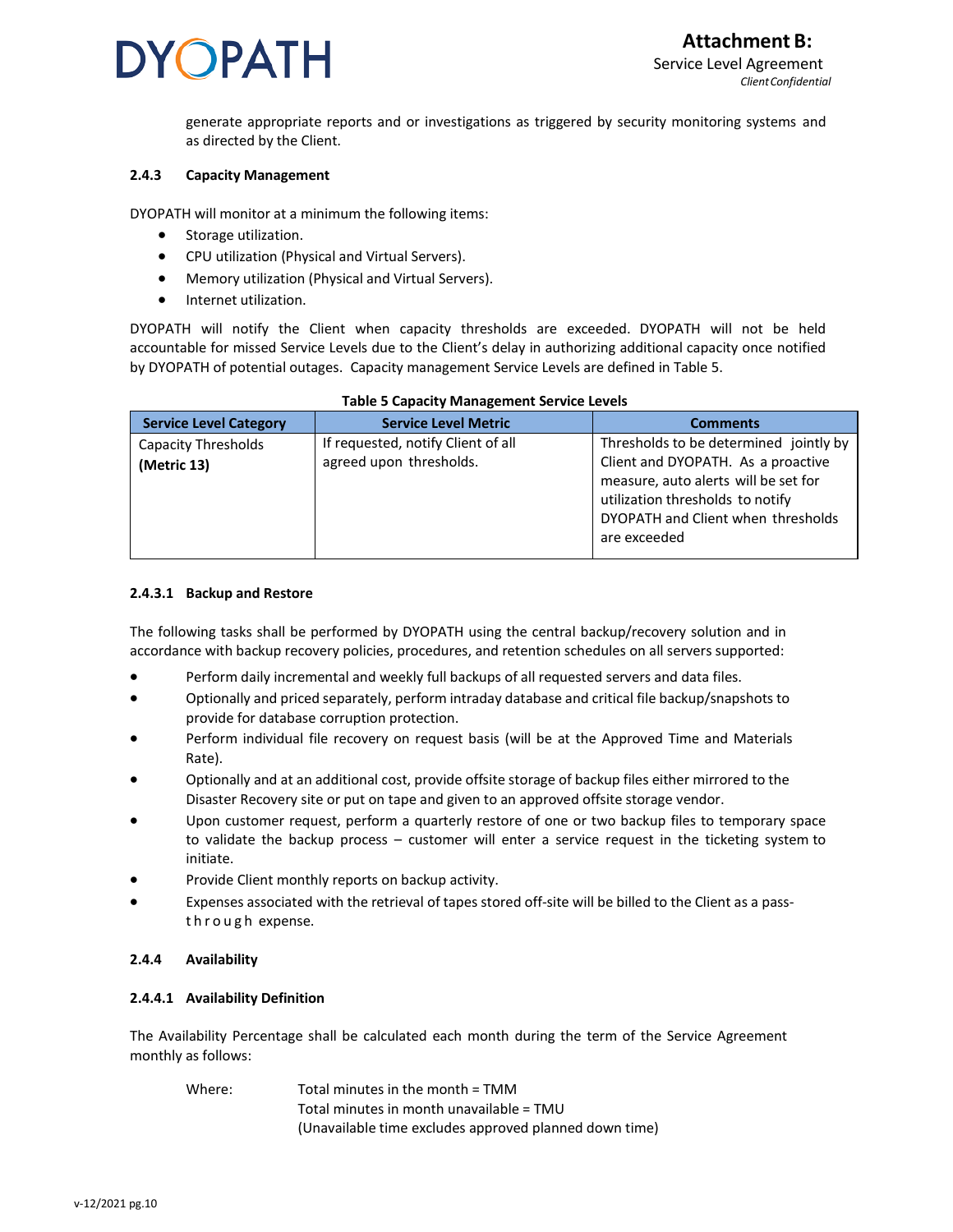

### And: Availability = ((TMM-TMU) / TMM) \* 100

Availability Percentage shall be calculated applying the Availability Percentage Calculations Exclusions; as such term is defined in the MSA. Availability Service Level Metrics only apply to services provided out of the DYOPATH data centers and does not include any equipment or services provided on client premises.

### **2.4.4.2 Infrastructure Availability**

Infrastructure shall consist of the following components that are provided as part of DYOPATH's Services:

- Co-location space reserved for use by Client in the DYOPATH data center private cage space,
- Power and environmentals provided to Client's co-location space, and
- Internet access provided to Client from the DYOPATH provided Internet Backbone.

| Table 6 Initiastructure Availability |                                             |  |  |  |
|--------------------------------------|---------------------------------------------|--|--|--|
| <b>Service Level Category</b>        | <b>Service Level Metric</b>                 |  |  |  |
| Infrastructure Availability          | Infrastructure available 99.5% of the time; |  |  |  |
| (Metric 14)                          | excluding scheduled maintenance. Reported   |  |  |  |
|                                      | monthly.                                    |  |  |  |

**Table 6 Infrastructure Availability**

### **2.4.4.3 Network Availability**

Network shall consist of the following components that are provided as part of DYOPATH's Services:

- Core network infrastructure within the DYOPATH data center private cage space, and
- MPLS access provided to Client through the DYOPATH Private MPLS Cloud.

For outages related to outside vendors (e.g., TW Telecom), DYOPATH will, upon receipt of notice of outage, contact vendor for applicable credit. Said credit will be passed through to Client.

#### **Table 7 Network Availability**

| <b>Service Level Category</b>       | <b>Service Level Metric</b>                                                                        |
|-------------------------------------|----------------------------------------------------------------------------------------------------|
| Network Availability<br>(Metric 15) | Core network available 99.5% of the time;<br>excluding scheduled maintenance. Reported<br>monthly. |

#### **2.4.4.4 Server Availability**

Server Availability shall consist of the following components that are provided as part of DYOPATH's Services:

- Virtual Servers provided on DYOPATH High Availability platform.
- Storage provided on DYOPATH Storage Area Network (SAN) devices, and
- Server primary services/applications which are provided by DYOPATH (e.g., Exchange).

Client owned physical servers or other network connected devices co-located in the DYOPATH cage are not included in this Service Level Category. DYOPATH only provides Infrastructure Availability for these devices.

| <b>Service Level Category</b> | <b>Service Level Metric</b>                                                        |  |
|-------------------------------|------------------------------------------------------------------------------------|--|
| Server Availability including | Server and primary services for the overall virtual data center available 99.5% of |  |
| primary services (Metric 16)  | the time; excluding scheduled maintenance. Reported monthly.                       |  |

#### **Table 8 Server Availability**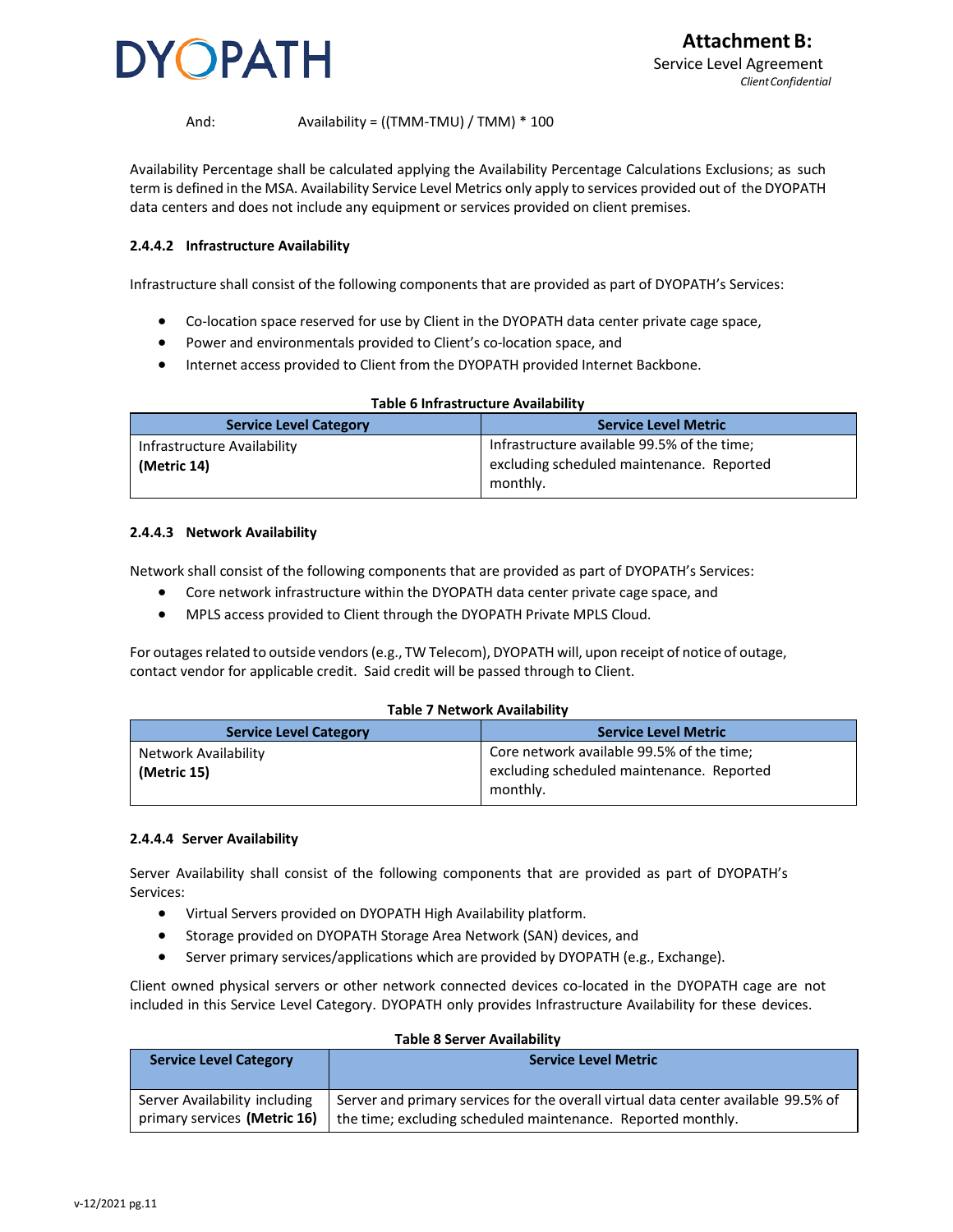DYOPATH and the Client will jointly identify Critical Server and Critical Server clusters and availability will be reported and tracked accordingly.

### **2.5 Reporting Requirements**

Table 9 is a list of DYOPATH's periodic management and operational reports. Monthly reports will be available no later than the 10<sup>th</sup> day of the month after which services are rendered. Weekly service desk reports will be as of 5PM CST the day prior to the scheduled weekly review and weekly System Performance reports will be for the previous Sunday through Saturday reporting period. Delivery of these reports will be sent to the Client's with 100 tickets or more. **Table 9 Reporting**

| Table 9 Reporting |                                   |                                  |  |  |  |
|-------------------|-----------------------------------|----------------------------------|--|--|--|
| <b>Types</b>      | <b>Contents</b>                   | <b>Contents</b>                  |  |  |  |
| Monthly           | Service Desk Reports              | System Performance               |  |  |  |
| (M) Reports       | -Tickets by Source (M)            | -Server Availability (M)         |  |  |  |
|                   | -Tickets by Month (M)             | -Network Availability (M)        |  |  |  |
|                   | -Ticket Aging (M)                 | -Infrastructure Availability (M) |  |  |  |
|                   | -First Call Resolution (M)        | -Storage Capacity (M)            |  |  |  |
|                   | -Resolution Time (M)              | -Bandwidth Utilization (M)       |  |  |  |
|                   | -Open/Closed Tickets (M)          | -CPU Utilization (M)             |  |  |  |
|                   | -Call Volume and Abandon Rate (M) | -Memory Utilization (M)          |  |  |  |
|                   |                                   | -Patching (M)                    |  |  |  |
|                   |                                   | -Backup (M)                      |  |  |  |
|                   |                                   |                                  |  |  |  |

### **2.6 Audit Support**

DYOPATH will comply with requests for IT information initiated either by the Client's internal or external auditors or other regulatory agencies. DYOPATH will promptly provide the information requested. Audit requests are billable events at the published T&M rates. The following shall apply to all audit requests:

- DYOPATH shall receive a copy of the audit request, scope and question sets from the Client, its auditors, or other regulatory agencies, as the case may be, at least thirty (30) business days prior to the date on which DYOPATH's response are due; and
- A copy of the final audit report will be available to DYOPATH at upon request unless the proprietary nature of the report data prohibits such disclosure.

### **2.7 Limitations**

The parties hereto may amend this Attachment B from time to time upon written agreement by both parties. Failure to meet a Service Level shall consist of the actual failure by DYOPATH to meet a Service Level, as well as any failures that subsequently occur as a direct logical and unavoidable part of the original failure. The Parties' records and data shall be the basis for all Attachment B Service Level(s) calculations and determinations. For purposes of determining Availability Percentage, the Availability Percentage Calculations Exclusions are:

- a) Outages due to a scheduled maintenance or emergency maintenance as long as the Client is notified in advance of the scheduled outage as set forth in the applicable SLA.
- b) Outages for which DYOPATH has no control due to the use or failure of any equipment owned or provided by the Client used in connection with the Services; provided that outages resulting from the use or failure of any equipment owned or provided by the Client that DYOPATH supports or maintains under this MSA shall be included in the calculation of Availability Percentage.
- c) Outages resulting from DYOPATH following or implementing instructions or procedures issued by the Client against the recommendation of DYOPATH.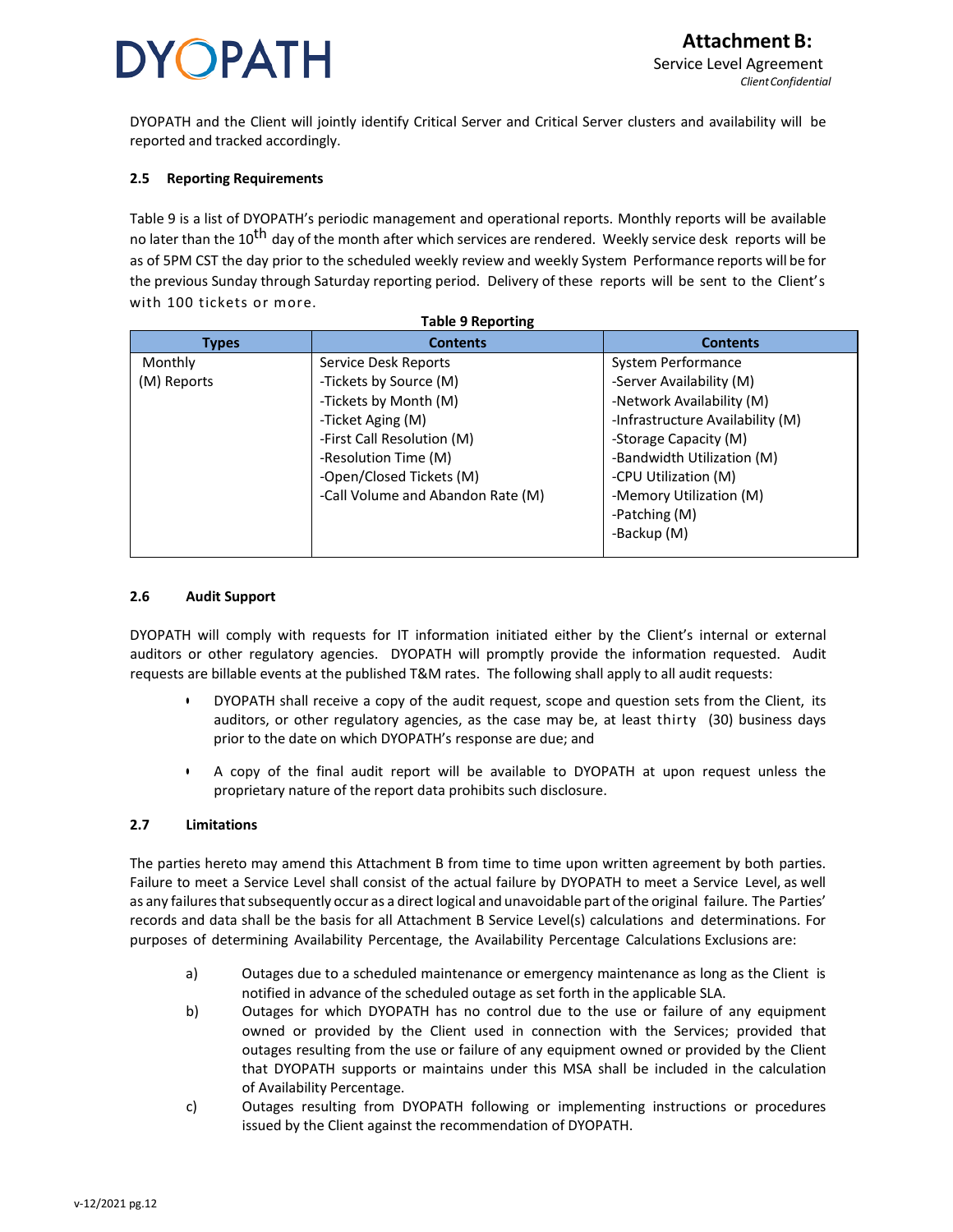- d) Outages resulting from the Client not utilizing or implementing the predefined written, and delivered to the Client, redundant components of the infrastructure recommended by DYOPATH.
- e) Outages resulting from software failures (e.g., MS SQL software bug, hypervisor bug) unless the software failure was caused in any way by a negligent act or omission of DYOPATH, including, without limitation, DYOPATH's failure to maintain system patching, operating system, and/or hardware firmware patching (DYOPATH is not responsible if the patch was not made or was delayed due to Client request).
- f) Outages resulting from application reaction to operating system patching.
- g) Outages resulting from any Client Equipment that is not maintained or supported by DYOPATH.
- h) Outages resulting from hardware or software (operating systems or third party) failures in which (i) the hardware and/or software is at or beyond end of life and or no longer supported by the vendor, and (ii) the Client had elected not to replace such hardware or software upon notification thereof by DYOPATH.
- i) Outages resulting from negligent acts or omissions of the Client or a third party who is not an agent, representative, contractor, or otherwise related to DYOPATH; provided that outages resulting from such negligent acts or omissions shall be included in the calculation of Availability Percentage if the negligent acts or omissions of DYOPATH or someone selected by DYOPATH contributed to, caused, or resulted in such outages.
- j) Outages resulting from Force Majeure so long as DYOPATH is taking commercially reasonable efforts to mitigate the effects of such Force Majeure event; or
- k) Outages, including those caused by network intrusions, which result from Client removing any Anti-Virus/Malware on computer hardware connected to DYOPATH's environment.

### **2.8 Change Management/Client Contacts**

### **2.8.1 Client Requested Changes**

All requests for change in adds, moves, changes or deletion in existing environment are to be submitted to DYOPATH via a Service Request (via phone or e- Mail). The Service Desk will coordinate with appropriate resources to obtain an estimate of level of effort including time, materials, and potential costs dependent upon the applicable Attachment A. Once the approval has been received from the Client, the change will be scheduled and the Client notified of the planned completion date.

Lead time for submitting requests vary depending on the magnitude of the change. At a minimum, DYOPATH requires five (5) business days advance notification for any client requested change.

In the event the change is an emergency, e.g., an event or issue that could cause a disruption in service or disruption of normal daily business operations, the Client must indicate the emergency nature of the change when requesting the change and DYOPATH will implement the request.

### **2.8.2 DYOPATH Infrastructure Changes**

DYOPATH will use commercially reasonable efforts to minimize the impact of any change control and, when possible, schedule the change control to eliminate or minimize impact to the Client's Service.

DYOPATH will provide the Client with at least five (5) business days prior written notice before performing scheduled maintenance. For high impact changes, e.g., changes requiring an outage or service disruption, DYOPATH will provide the Client with at least ten (10) business days prior written notice. All changes should occur during the agreed maintenance window (Example: Saturdays from 11:00 PM a.m. through 1:00 a.m.) unless previously agreed in writing by Client.

If DYOPATH detects an issue within its infrastructure that could cause a disruption of service or significant degradation in service, DYOPATH will notify the Client of an Emergency Change that needs to be applied to the